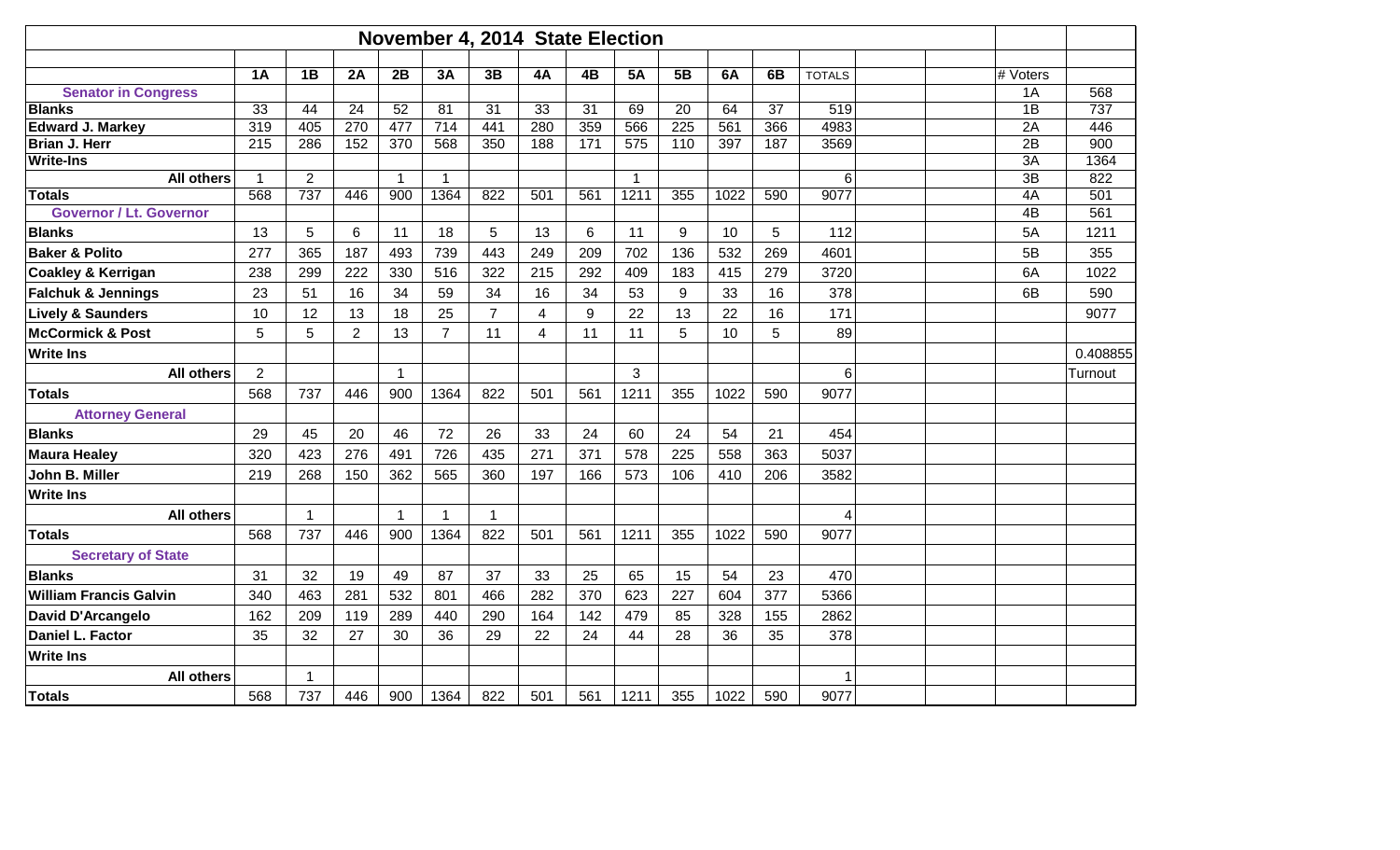|                            | November 4, 2014 State Election |     |     |                         |      |     |           |           |           |     |      |     |                |          |  |
|----------------------------|---------------------------------|-----|-----|-------------------------|------|-----|-----------|-----------|-----------|-----|------|-----|----------------|----------|--|
|                            |                                 |     |     |                         |      |     |           |           |           |     |      |     |                |          |  |
|                            | 1A                              | 1B  | 2A  | 2B                      | 3A   | 3B  | <b>4A</b> | <b>4B</b> | <b>5A</b> | 5B  | 6A   | 6B  | <b>TOTALS</b>  | # Voters |  |
| <b>Treasurer</b>           |                                 |     |     |                         |      |     |           |           |           |     |      |     |                |          |  |
| <b>Blanks</b>              | 37                              | 49  | 22  | 61                      | 104  | 52  | 43        | 31        | 83        | 20  | 68   | 33  | 603            |          |  |
| Deborah B. Goldberg        | 299                             | 387 | 249 | 444                     | 631  | 374 | 226       | 336       | 505       | 207 | 506  | 328 | 4492           |          |  |
| Michael James Heffernan    | 209                             | 266 | 158 | 364                     | 577  | 355 | 205       | 168       | 583       | 105 | 416  | 193 | 3599           |          |  |
| llan T. Jackson            | 23                              | 34  | 17  | 30                      | 51   | 41  | 26        | 26        | 40        | 23  | 32   | 36  | 379            |          |  |
| <b>Write Ins</b>           |                                 |     |     |                         |      |     |           |           |           |     |      |     |                |          |  |
| <b>All others</b>          |                                 |     |     | $\overline{\mathbf{A}}$ | 1    |     |           |           |           |     |      |     | 4              |          |  |
| Totals                     | 568                             | 737 | 446 | 900                     | 1364 | 822 | 501       | 561       | 1211      | 355 | 1022 | 590 | 9077           |          |  |
| <b>Auditor</b>             |                                 |     |     |                         |      |     |           |           |           |     |      |     |                |          |  |
| <b>Blanks</b>              | 48                              | 67  | 26  | 72                      | 127  | 59  | 56        | 39        | 105       | 23  | 85   | 43  | 750            |          |  |
| Suzanne M. Bump            | 296                             | 368 | 242 | 446                     | 658  | 374 | 242       | 327       | 521       | 206 | 507  | 323 | 4510           |          |  |
| Patricia S. Saint Aubin    | 196                             | 267 | 160 | 350                     | 534  | 356 | 185       | 168       | 543       | 104 | 401  | 192 | 3456           |          |  |
| <b>Mik Merelice</b>        | 28                              | 34  | 18  | 31                      | 45   | 33  | 18        | 27        | 41        | 22  | 29   | 32  | 358            |          |  |
| <b>Write Ins</b>           |                                 |     |     |                         |      |     |           |           |           |     |      |     |                |          |  |
| <b>All others</b>          |                                 |     |     |                         |      |     |           |           |           |     |      |     | 3              |          |  |
| Totals                     | 568                             | 737 | 446 | 900                     | 1364 | 822 | 501       | 561       | 1211      | 355 | 1022 | 590 | 9077           |          |  |
| <b>Rep. in Congress</b>    |                                 |     |     |                         |      |     |           |           |           |     |      |     |                |          |  |
| <b>Blanks</b>              | 26                              | 43  | 23  | 45                      | 82   | 36  | 37        | 29        | 51        | 23  | 50   | 20  | 465            |          |  |
| Nicola S. Tsongas          | 360                             | 444 | 278 | 529                     | 792  | 467 | 300       | 375       | 616       | 236 | 616  | 394 | 5407           |          |  |
| Roseann L. Ehrhard Wofford | 182                             | 249 | 145 | 326                     | 489  | 319 | 164       | 157       | 544       | 96  | 356  | 176 | 3203           |          |  |
| <b>Write Ins</b>           |                                 |     |     |                         |      |     |           |           |           |     |      |     |                |          |  |
| <b>All others</b>          |                                 |     |     |                         | 1    |     |           |           |           |     |      |     | $\overline{2}$ |          |  |
| <b>Totals</b>              | 568                             | 737 | 446 | 900                     | 1364 | 822 | 501       | 561       | 1211      | 355 | 1022 | 590 | 9077           |          |  |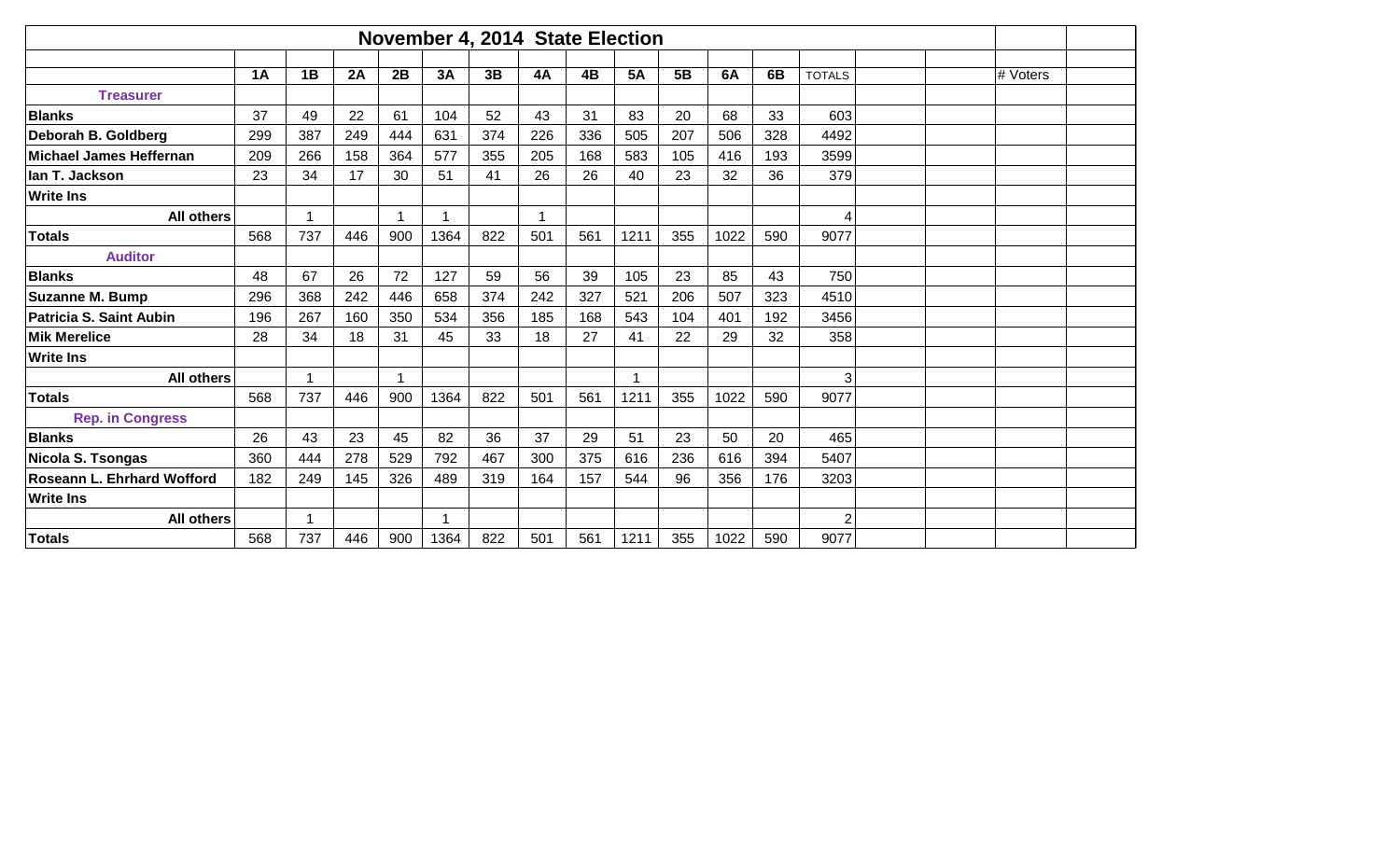|                             |     |     |     |                |                |     | November 4, 2014 State Election |     |                |            |      |     |               |  |          |  |
|-----------------------------|-----|-----|-----|----------------|----------------|-----|---------------------------------|-----|----------------|------------|------|-----|---------------|--|----------|--|
|                             |     |     |     |                |                |     |                                 |     |                |            |      |     |               |  |          |  |
|                             | 1A  | 1B  | 2A  | 2B             | 3A             | 3B  | 4A                              | 4B  | <b>5A</b>      | 5 <b>B</b> | 6A   | 6B  | <b>TOTALS</b> |  | # Voters |  |
| <b>Councillor</b>           |     |     |     |                |                |     |                                 |     |                |            |      |     |               |  |          |  |
| <b>Blanks</b>               | 188 | 250 | 146 | 272            | 473            | 258 | 186                             | 220 | 379            | 143        | 339  | 214 | 3068          |  |          |  |
| Jennie L. Caissie           | 376 | 482 | 299 | 621            | 889            | 562 | 314                             | 341 | 825            | 211        | 680  | 371 | 5971          |  |          |  |
| <b>Write Ins</b>            |     |     |     |                |                |     |                                 |     |                |            |      |     |               |  |          |  |
| <b>All others</b>           | 4   | 5   |     | $\overline{7}$ | $\overline{2}$ | 2   |                                 |     | $\overline{7}$ |            | 3    | 5   | 38            |  |          |  |
| Totals                      | 568 | 737 | 446 | 900            | 1364           | 822 | 501                             | 561 | 1211           | 355        | 1022 | 590 | 9077          |  |          |  |
| <b>Senator in Gen Court</b> |     |     |     |                |                |     |                                 |     |                |            |      |     |               |  |          |  |
| <b>Blanks</b>               | 36  | 35  | 24  | 41             | 68             | 35  | 26                              | 23  | 45             | 20         | 55   | 24  | 432           |  |          |  |
| Jennifer L. Flanagan        | 347 | 469 | 287 | 525            | 802            | 465 | 298                             | 394 | 649            | 225        | 619  | 393 | 5473          |  |          |  |
| <b>Richard M. Bastien</b>   | 185 | 232 | 135 | 332            | 493            | 322 | 177                             | 144 | 515            | 109        | 348  | 173 | 3165          |  |          |  |
| <b>Write Ins</b>            |     |     |     |                |                |     |                                 |     |                |            |      |     |               |  |          |  |
| <b>All others</b>           |     |     |     | $\overline{2}$ |                |     |                                 |     | $\overline{2}$ |            |      |     |               |  |          |  |
| Totals                      | 568 | 737 | 446 | 900            | 1364           | 822 | 501                             | 561 | 1211           | 355        | 1022 | 590 | 9077          |  |          |  |
| <b>Rep. in Gen Court</b>    |     |     |     |                |                |     |                                 |     |                |            |      |     |               |  |          |  |
| <b>Blanks</b>               | 113 | 157 | 86  | 181            | 289            | 168 | 112                             | 100 | 297            | 67         | 245  | 110 | 1925          |  |          |  |
| Stephen L. DiNatale         | 454 | 578 | 359 | 715            | 1070           | 652 | 388                             | 461 | 905            | 286        | 775  | 478 | 7121          |  |          |  |
| <b>Write Ins</b>            |     |     |     |                |                |     |                                 |     |                |            |      |     |               |  |          |  |
| <b>All others</b>           |     | 2   |     | 4              | 5              | 2   |                                 |     | 9              | 2          | 2    | 2   | 31            |  |          |  |
| <b>Totals</b>               | 568 | 737 | 446 | 900            | 1364           | 822 | 501                             | 561 | 1211           | 355        | 1022 | 590 | 9077          |  |          |  |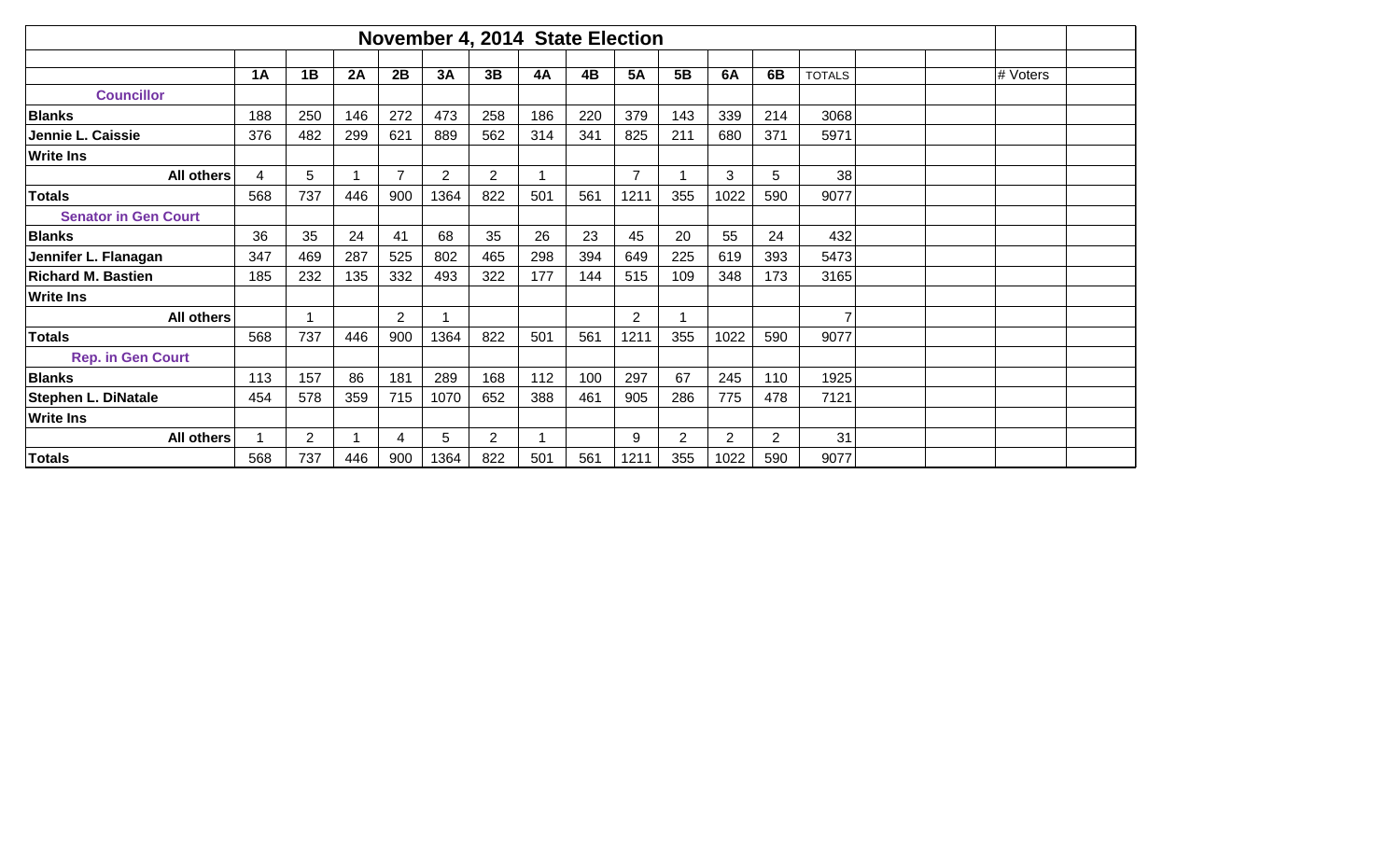|                            |     |     |     |     |      |     | November 4, 2014 State Election |     |           |     |           |     |               |          |  |
|----------------------------|-----|-----|-----|-----|------|-----|---------------------------------|-----|-----------|-----|-----------|-----|---------------|----------|--|
|                            |     |     |     |     |      |     |                                 |     |           |     |           |     |               |          |  |
|                            | 1A  | 1B  | 2A  | 2B  | 3A   | 3B  | 4A                              | 4B  | <b>5A</b> | 5B  | <b>6A</b> | 6B  | <b>TOTALS</b> | # Voters |  |
| <b>District Attorney</b>   |     |     |     |     |      |     |                                 |     |           |     |           |     |               |          |  |
| <b>Blanks</b>              | 128 | 185 | 94  | 223 | 361  | 201 | 152                             | 113 | 367       | 86  | 270       | 129 | 2309          |          |  |
| Joseph D. Early, Jr.       | 440 | 549 | 351 | 671 | 1002 | 621 | 349                             | 448 | 834       | 267 | 750       | 458 | 6740          |          |  |
| <b>Write Ins</b>           |     |     |     |     |      |     |                                 |     |           |     |           |     |               |          |  |
| <b>All others</b>          |     | 3   |     | 6   |      |     |                                 |     | 10        | 2   | 2         | 3   | 28            |          |  |
| Totals                     | 568 | 737 | 446 | 900 | 1364 | 822 | 501                             | 561 | 1211      | 355 | 1022      | 590 | 9077          |          |  |
| <b>Register of Probate</b> |     |     |     |     |      |     |                                 |     |           |     |           |     |               |          |  |
| <b>Blanks</b>              | 42  | 50  | 34  | 58  | 116  | 51  | 48                              | 35  | 81        | 24  | 81        | 40  | 660           |          |  |
| Stephen G. Abraham         | 295 | 346 | 233 | 381 | 605  | 374 | 225                             | 316 | 486       | 195 | 480       | 313 | 4249          |          |  |
| Stephanie K. Fattman       | 231 | 340 | 179 | 460 | 642  | 396 | 228                             | 210 | 642       | 136 | 461       | 237 | 4162          |          |  |
| <b>Write Ins</b>           |     |     |     |     |      |     |                                 |     |           |     |           |     |               |          |  |
| <b>All others</b>          |     |     |     |     |      |     |                                 |     | 2         |     |           |     | 6             |          |  |
| Totals                     | 568 | 737 | 446 | 900 | 1364 | 822 | 501                             | 561 | 1211      | 355 | 1022      | 590 | 9077          |          |  |